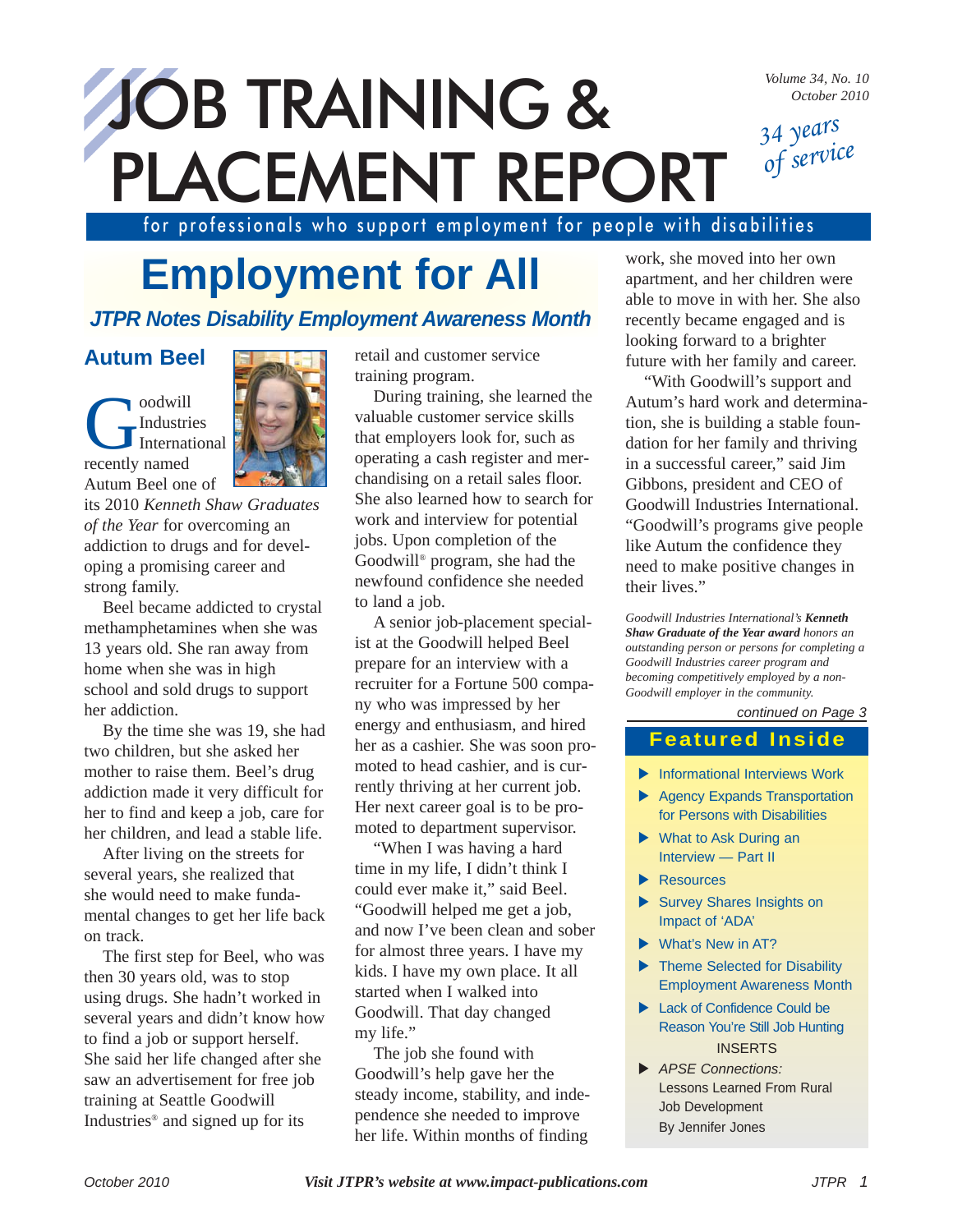#### On the Job **John Straining & PLACEMENT REPORT**

### Informational Interviews Work

#### *By Cary Griffin*

I nformational interviewing is a great way to develop work experience settings, build a job placement network, discover new kinds of jobs, introduce yourself and your services to employers, and build the "mental database" that all of us rely on for employment ideas when beginning a job search with someone.

In addition, arranging for an informational interview is usually much easier than setting up a jobdevelopment meeting.

A casual conversation with a prospective employer at a monthly Chamber of Commerce "Business After Hours" social or at a service club meeting (e.g. Kiwanis, Rotary, Lions, etc.) can lead to a question such as, *"I've never seen your operation before. Would you mind if I called you to set up a time for a tour and a bit of a chat?"*

Most folks love to talk about their business and since you are not pressing them, setting up an informational interview is considered low-risk. However, be sure to follow up with the employer soon afterward, before the conversation is forgotten.

How much time should you plan on? Generally, a request for 15 to 30 minutes works well because it signals respect for the person's time, and indicates that you are busy as well.

However, in our experience, 15 minutes always becomes 30 to 60 minutes once the discussion and tour begins. Once on-site, the job developer or employment specialist should be seeking information about the company, its hiring practices, what opportunities exist to create or carve jobs, and gaining insights into the company culture.

The general format of an informational interview is as follows:

 *Brief discussion* — prompted by the employment specialist asking something to the effect of: "*Before we tour, can you tell me a bit about the history of the business, the products and services, and how the business is evolving?"* In addition, *"Tell me how you got into this line of work."* People want to know that you care, so give them a chance to talk about themselves.

*A tour* — with questions asked at appropriate times, and of various people performing the many tasks at the company along the way.

 *Wrap-up* — thank the person for his/her time, and indicate that you may have someone interested in this field as a career or even possibly working there — either now or in the future. Make your exit and promise to stay in touch.

#### **Remember the Purpose of the Visit**

Throughout the process, opportunities to ask questions conversationally exist. *Since this is NOT a job-development visit, do not press someone for a job!* That comes later in the relationship.

For the time being, the tour needs to focus on answering questions about the varying tasks and duties that employees perform, the values and culture of the company, and the needs the business has that your organization can address.

#### **Be Observant During a Tour!**

A business tour provides an opportunity to witness, firsthand, the level of natural support that may be available to someone with a disability.

Keen observation reveals whether co-workers and supervisors help each other out during a typical day — and it reveals who conducts the training and how an employment specialist might structure the initiation period so that the employer takes significant

Editor - Mike Jacquart Publisher - Jennifer Heisler Circulation - Scott Kolpien Designer - Kim Simmons

COPYRIGHT © Impact Publications, Inc. 2010. *Job Training and Placement Report* (ISSN1041-1488, USPS 665-490) is published monthly by Impact Publications, Inc., E502 State Road 54, Waupaca, WI 54981-9502, Phone: 715-258-2448, Fax: 715-258-9048, e-mail: info@impacttrainingcenter.net. POSTMASTER: Send address corrections to *Job Training and Placement Report*, E502 State Road 54, Waupaca, WI 54981-9502. No part of this newsletter may be reproduced in any form or by any means without written permission from the publisher, except for the inclusion of brief quotations in a review which must credit *Job Training and Placement Report* as the source, and include the publisher's phone number, address, and subscription rate. Yearly subscription rate is \$149.00. Periodicals postage paid at Waupaca, WI 54981. Material accepted for publication is subject to such revision as is necessary in our discretion to meet the requirements of the publication. The information presented in *JTPR* is from many sources for which there can be no warranty or responsibility as to accuracy, originality or completeness. The publication is sold with the understanding that the publisher is not engaged in rendering product endorsements or providing instructions as a substitute for appropriate training by qualified sources. Therefore, *JTPR* and Impact Publications, Inc. will not assume responsibility for any actions arising from any information published in *JTPR*. We invite constructive criticism and welcome any report of inferior information so that corrective action may be taken.

responsibility for supervision and training from the start.

Such on-site observation also reveals what is valued most at the workplace — whether it's muscle, brains, humor, attendance, speed, quality or other worker traits.

These are important considerations when designing a job match that minimizes on-site training and consultation.

*Cary Griffin is a senior partner at Griffin-Hammis Associates (www.griffinhammis.com). For more on informational interviews, consult the Job Developer's Handbook (Brookes Publishing and at www.amazon.com). In addition, Griffin-Hammis is also offering a Customized Employment series available at www.cequick.com/myeln/griffinhammis/default. asp — and it is collaborating with Virginia Commonwealth University (VCU) on in-depth self-employment Web courses that will be available soon.*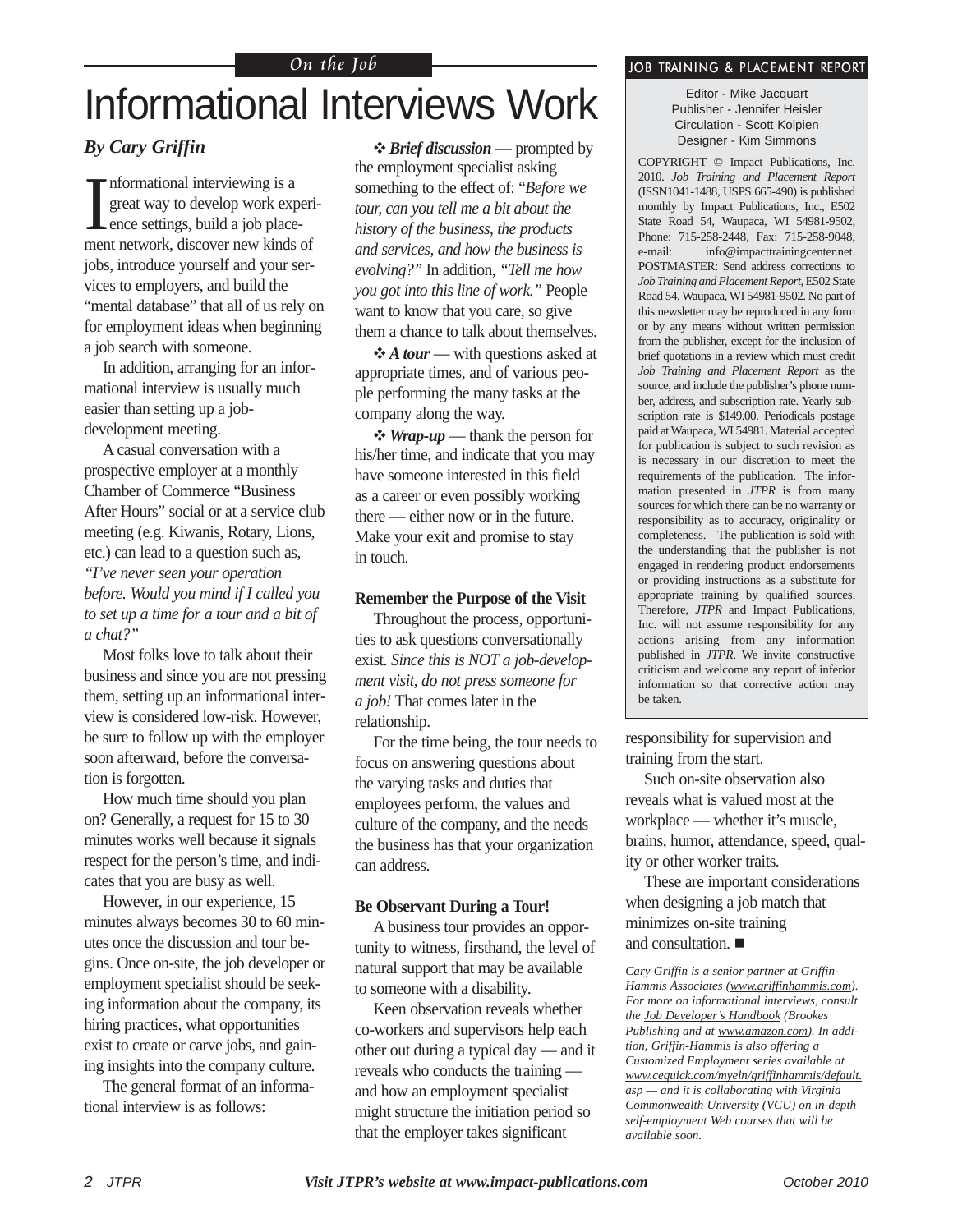### **Herman Geddie**

Herman Geddie is the first individual who has obtained



employment by Employment Source through the *Ticket to Work* program since the organization became an Employment Network (EN).

The goal of the *Ticket to Work* program is to reduce reliance on Social Security Disability benefits through gainful employment. For ENs like Employment Source, the program provides greater access to individuals with disabilities, like Herman Geddie, who are looking for employment.

Nearly 20 years ago, Herman was diagnosed with hereditary glaucoma, which resulted in significant vision loss. Prior to the diagnosis Herman worked as an embroidery supervisor, but he was forced to leave this position when his vision deteriorated. For the next several years, Herman attempted numerous other jobs including baking and lawn maintenance.

Herman began receiving disability benefits in 1996, and though he received a Ticket in 2003, he remained unaware of its usefulness. Realizing that he needed additional training and education to find a new career, Herman visited Fayette-ville Technical Community College to see what programs they offered.

One of the counselors there advised Herman to call Employment Source about the *Ticket to Work* program. When he visited Employment Source, he learned that the Ticket he held entitled him to receive a variety of vocational support services.

The staff at Employment Source immediately recognized Herman's potential, and offered him a position as a switchboard operator on the AbilityOne contract at the

### *Editor's Notebook*

I wish to thank Charlene Sarmiento and Taylor Ham for providing stories

and photos about the employees profiled for this month's coverage of Disability Employment Awareness Month.

While we are pleased to celebrate their success, remember that *JTPR* is interested in success stories anytime (not just in October)! Which successful job seekers have stood out for *you*? Send us their story, and we'll be happy to publish it in a subsequent issue.

\*\*\*\*\*

We included our annual reader survey in last month's issue of

Communications Command Squadron at Pope Air Force Base.

Initially reluctant to accept the position due to his lack of experience and comfort working with computers and his visual difficulties, he soon changed his mind after visiting the operation and meeting Supervisor Francine Wheeler.

With the supports he receives on site, along with some accommodations, such as adjusting the computer monitor and using corrective lenses, Herman is now able to work.

Herman currently enjoys his job and is doing well. "I feel like I belong here," he says. "I feel like I am part of one big family where everyone works together."

He hopes to increase his hours and responsibilities in the future, and sees himself advancing in the company. "It has been such a joy to work for Employment Source," Herman says. "I would not hesitate to recommend that other people with disabilities visit Employment Source and discuss their options."

*Source: Reprinted with permission from ServiceSource Network (www.ourpeoplework.org).*

*JTPR*. The survey is similar to previous years, but this time we are asking readers to place a more measurable value to each of the *JTPR* inserts (questions #6-9). Also, given today's electronic age, we are extremely interested in your responses to question #10.

Most importantly, your suggestions for future articles are crucial in planning editorial content. We take your comments seriously and look forward to hearing from you. Until next time.

Mike Jacquart

Mike Jacquart, Editor (715) 258-2448 mike.jacquart@impacttrainingcenter.net

### **Richard Lopez**

Goodwill Industries International recently named Richard



Lopez its 2010 *Achiever of the Year* for overcoming addiction and building a strong career at Goodwill.

Lopez started doing drugs when he was 12 years old. At 17, he was selling drugs and addicted to alcohol. When he was 36, Lopez and his wife, who also had an alcohol addiction, made the choice to get sober together. They wanted to be better parents to their young children, and they supported each other as they worked toward their shared goal.

As Lopez tried to rebuild his life, he found that keeping a job was his biggest challenge. He struggled through 16 different positions in four years. Then he found a job as a mailroom clerk in Goodwill Industries® of Central Texas's commercial services division.

*continued on Page 6*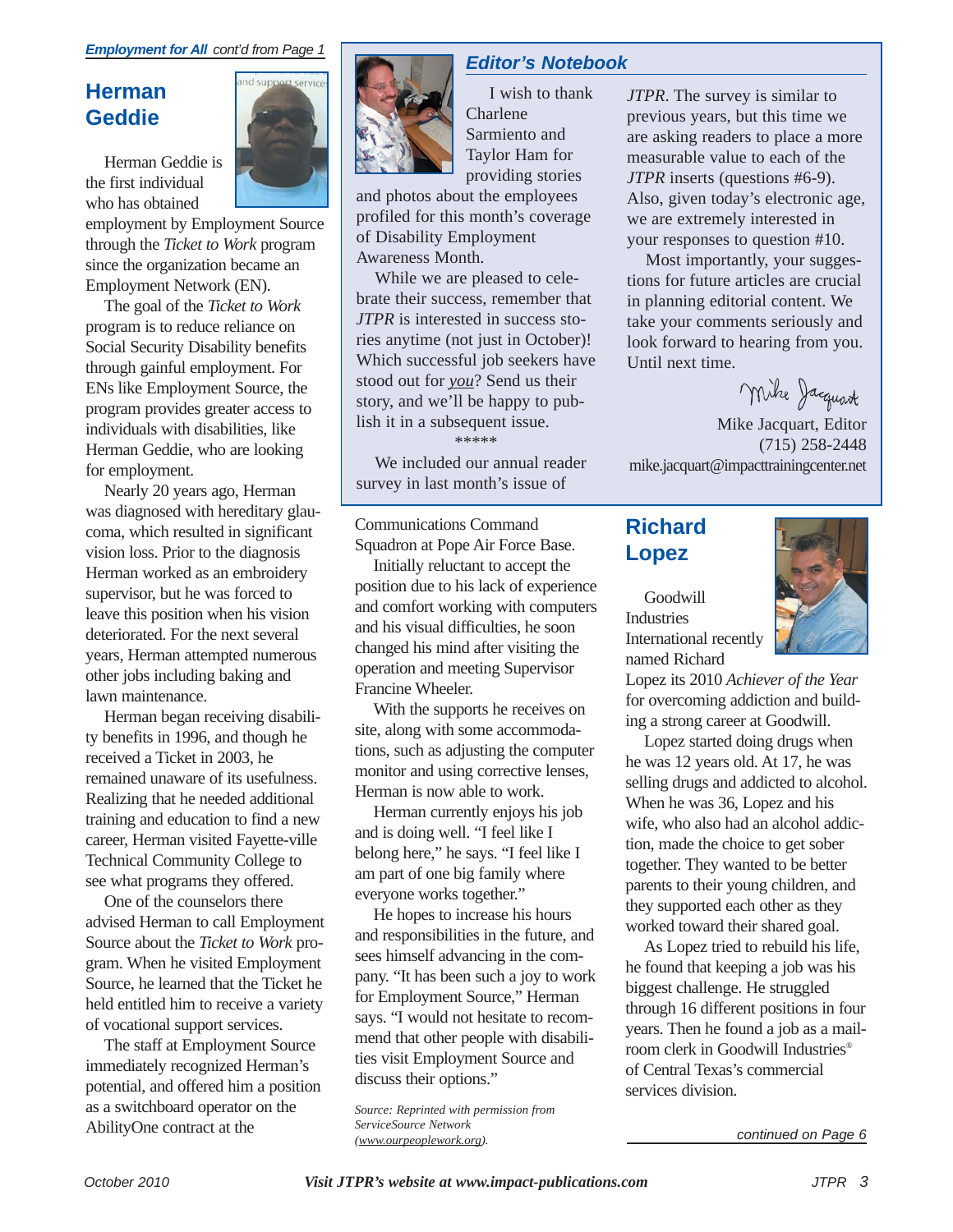### **Agency Expands Transportation for Persons with Disabilities**

Bob Rees, president of<br>to provide transportant and the provide transportant in Country residents when Goodwill Agency, wanted to provide transportation to Lorain County residents who were left stranded after the Lorain County Transit slashed its services.

Rees wrote a letter to Lorain County Commissioners on July 28, 2010 asking for permission for Goodwill Industries of Lorain County (in northern Ohio), to operate two county-owned buses or vans "for the benefit of people with disabilities and/or significant barriers to independent living."

Rees wrote that the service would be limited to "citizens with a demonstrable, significant need for such transportation support."

Commissioner Lori Kokoski brought up the proposal during a meeting and said Goodwill is "picking up where we are unable to provide services to the community that needs it the most."

Kokoski also said the proposal had not been approved and ideas were still being tossed around. The proposal was to be reviewed by the county prosecutor's office before any action by commissioners.

The Lorain County Transit (LCT) drastically cut services in January 2010 following the failure of the countywide half-percent sales tax increase.

The LCT had initially been scheduled to shut down completely, but because of a surge of federal money, the county was able to keep two routes. The county's Dial-a-Ride service, which offers scheduled rides to senior citizens and people with disabilities, now

only runs within 3/4 of a mile on either side of the two routes.

"I think this is positively going to be very good," Kokoski said, adding that what Goodwill is providing is similar to the Dial-a-Ride service, except it will be offered countywide.

"Goodwill is picking up the operating portion. We have the bus, but we don't have the money to pay people to drive the bus," Kokoski said. "That's the service they will be stepping up to the plate to accomplish. It's something greatly needed in Lorain County these days."

Rees wrote in the letter that Goodwill would provide a dispatch call center, drivers with the proper commercial driving credentials, and driver training.

Passengers could be taken to places such as doctor appointments, pre-arranged appointments, pharmacy or grocery store, senior

day care centers, and other temporary work-related stops, the letter said. Rees also asked for the ability to get gas at a discounted price.

Goodwill would bear the costs of wages, operation of the vehicles, maintain the insurance and maintenance of the vehicle, and handle all the scheduling, Reese wrote.

If the commissioners reach an agreement with Goodwill, the service would start in 90 days. Goodwill would run a pilot program for six months.

"It will be a great partnership," Kokoski said. "I think it's an excellent idea. I'm grateful for Goodwill approaching me and asking me to partner with them."

*Sources: Goodwill Industries of Lorain County, Inc.; and "The Morning Journal," serving northern Ohio. This article is reprinted with permission of Goodwill Industries International.* 

### *Subscribe to JTPR Now!*

| YES! Please start _______ or renew _______ my subscription to Job Training and Placement Report. If I'm not<br>completely satisfied, I can cancel and receive a refund for the remaining portion of the subscription.                                                                                   |                                                                                                                                                                                                                                                                                                                                         |
|---------------------------------------------------------------------------------------------------------------------------------------------------------------------------------------------------------------------------------------------------------------------------------------------------------|-----------------------------------------------------------------------------------------------------------------------------------------------------------------------------------------------------------------------------------------------------------------------------------------------------------------------------------------|
| $\Box$ 3 years (36 issues)\$447.00<br>$\Box$ 2 years (24 issues)\$298.00<br>$\Box$ 1 year (12 issues)\$149.00<br>Extra copies per month at \$2 each, \$24 per<br>year (e.g., 5 extra copies per month for 1 yr. $=$<br>\$120 per year). Add to above rates.<br>Foreign orders please add \$20 per year. | All payments must be made in U.S. funds or<br>by check drawn on a U.S. bank.<br>Method of Payment:<br>$\Box$ Organization's check<br>$\Box$ Personal check<br>$\Box$ Purchase order<br>$\Box$ Bill me<br>□ Charge my: □MC □ Visa □Am. Express<br>Credit card orders may call 715-258-2448.<br>Mail to: JTPR, Box 322, Waupaca, WI 54981 |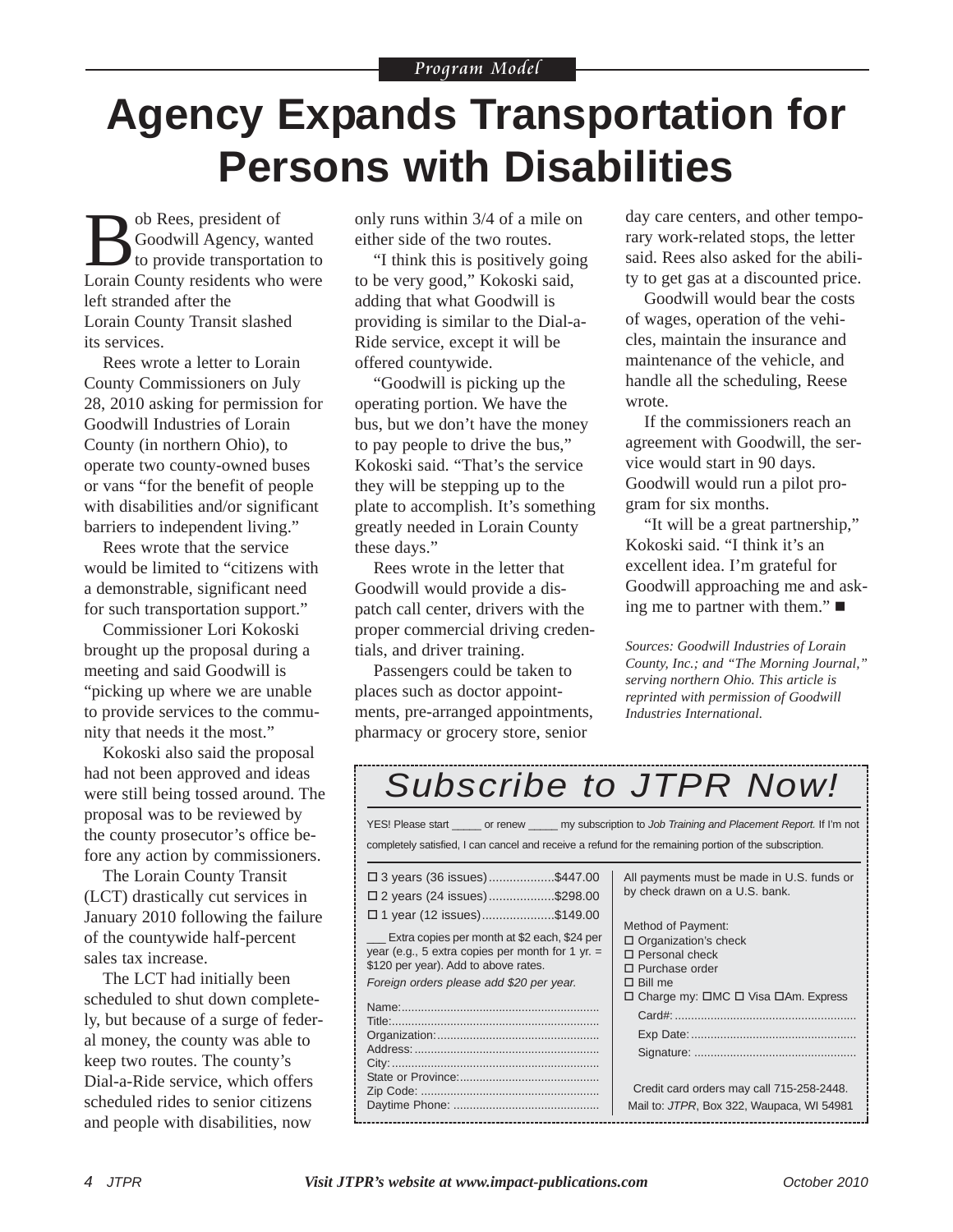### **What to Ask During an Interview** *— Part II*

When interviewing, many<br>
yiob candidates don't<br>
realize that the quesjob candidates don't tions they ask are just as important as how they present themselves and the answers they give.

Failing to ask questions shows a lack of genuine interest in the job. Asking foolish questions indicates the candidate didn't do enough research prior to the interview. Making either mistake can cost a candidate the job offer.

In part one of this two-part article, Heather Krasna, author of *Jobs That Matter: Find a Stable, Fulfilling Career in Public Service*, presented a number of questions that job seekers should ask the interviewer. Her remaining recommendations appear below:

#### *"How did this position become available?"*

This question is a bit pushy, but it is quite important if the applicant does not know how the position opened up. Is the organization expanding? Or, did the last person leave, and the job seeker may be able to subtly find out why?

 *"What would you like to see happen in 6 to 12 months after you hire a new person for this position?"*

This question is akin to, "How will I be evaluated?" or "How do you measure success in this role?" It can also clue the applicant in on whether the expectations for the job are realistic.

 *"What resources are available for this position?"*

This question addresses the technology, staff or budgeted resources the successful candidate will have and gives many insights into whether the organization is being realistic about what the applicant can accomplish given the resources available.

 *"Is there anything you are still wondering about my candidacy that might keep you from offering me the position? Is there anything further I should clarify?"*

This question demonstrates that the applicant is open to feedback or critique, and it also tells the employer that the job seeker wants to reassure the interviewer that he or she would be a great employee.

 *"What is the next step in the process? May I have your business card?"*

The final question can help relieve anxiety after the interview because the applicant at least has some clue about how long it will be before the employer gets back to them. The applicant should ask for business cards from each person doing the interviewing so that he or she can send thank-you notes.

Krasna adds that there are also questions candidates should steer clear of asking during the interview. According to her, questions to NOT ask include inquiries about salary, scandals and office politics, and personal questions about the interviewer.

*Excerpted from Jobs That Matter: Find a Stable, Fulfilling Career in Public Service by Heather Krasna. The book is available at www.amazon.com, major bookstores and from the publisher (www.jist.com or 1-800-648-JIST).* 

 *YOU! What You MUST Know to Start Your Career as a Professional*, by Howard R. Moskowitz, www.amazon.com. The author blends humor and expertise to outline the formative years in the development of a professional, regardless of the field.

 *100 Fastest-Growing Careers*, Eleventh Edition, by Michael Farr, JIST Publishing, 1-800-JIST, www.jist.com. Rapidly growing jobs offer better-than-average

opportunities for employment and job security. Consequently, the author calls attention to jobs that are projected to grow quickly.

— Resources—

 *Someone Like Me: An Untimely Challenge and Triumph Over Cerebral Palsy*, by John W. Quinn, http://johnwquinn.com. The author dispels the negativity and low expectations that are too often prevalent in homes of persons with disabilities — and

replaces it with hope and positive thinking.

 *KwikFix™* survival language booklets, \$10.95 each, JIST Publishing. www.jist.com. The goal of these booklets is to help managers and employees quickly and efficiently close the communication gap at work — without requiring them to retain loads of information, attend classes or spend a great deal of their time and money.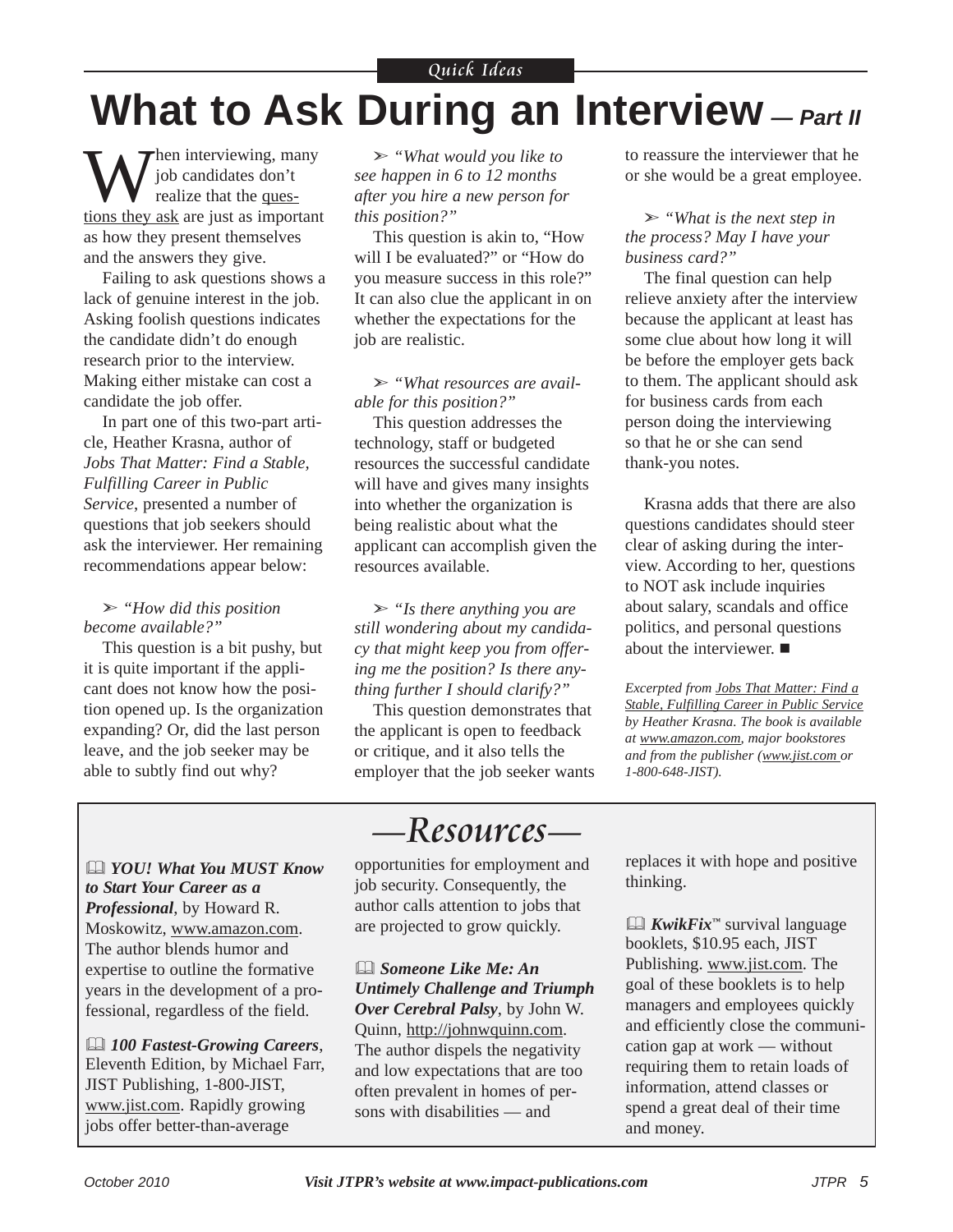#### *Employment for All cont'd from Page 3*

Within four months he was promoted, and soon served as a mentor for new employees — helping them learn new skills. After several years of hard work, he was promoted again to become the Goodwill's contracts supervisor in charge of managing two state contracts.

Lopez believes that his four children and 13 grandchildren would have had different lives if he had not found Goodwill. When his daughter nearly dropped out of school and a son became involved with drugs, Lopez helped both of them make better decisions based on his own experiences.

His hard work also allowed Lopez to buy his first home. In addition, Goodwill staff encouraged him to take college courses — and he urged his kids to do the same.

"Goodwill brought out the best in me and had so much to do with my success," said Lopez. "As I was learning that education and knowledge would improve my life, I wanted to help my kids improve their lives, so I passed that on to them."

In his current position as contracts supervisor, Lopez coordinates the shipping, scanning and billing of about 600 specialty license plates daily for the Texas Department of Transportation. He trains new staff and manages mail and customer billing for the Disability Determination Services mailroom. He also took the initiative to secure a state contract for the Texas Commission on Environmental Quality.

"Goodwill gave Richard the career support he needed, but he is the true architect of his success," said Jim Gibbons, president and CEO of Goodwill Industries International. "His determination to succeed at work and his commitment to his family are qualities that we can all admire."

*Goodwill Industries International's Achiever of the Year is a person who has shown great progress and accomplishment in overcoming obstacles to employment, and who still benefits from the Goodwill work environment or receives services to support employment at a community site.*



### **Sandra Martin**

Goodwill Industries International recently named Sandra Martin one of its 2010 *Kenneth Shaw Graduates of the Year* for her tireless work to improve the lives of people with visual impairments and disabilities in her community.

Martin began losing her vision 30 years ago as a result of juvenile diabetes. She lost her sight completely when her daughter was just a few weeks old. When her daughter was in high school, Martin overheard someone telling the teen that she'd have to take care of her mother for the rest of her life. In that moment, Martin decided she needed to find a job to become more independent.

She enrolled in courses at the Florida Division of Blind Services, where she learned to use the Job Access with Speech (JAWS) program and became computer literate for the first time. She also learned how to use a guide dog. Even with this new training, Martin still struggled to find work.

After searching for five years with no luck, she was referred to Goodwill Industries® of Southwest Florida (North Fort Myers). A Goodwill® employment consultant helped Martin develop a résumé to highlight her extensive volunteer work in the community and her computer skills. The consultant

coached Martin on the job application process and accompanied her on job interviews.

"The biggest obstacle was getting someone to believe in me, and believe that I could do a good job and be a benefit to an employer," said Martin. "Having someone to stand behind me, support and work with me is what made Goodwill a great organization to help me find employment."

Within a few months, the Visually Impaired Persons (VIP) of Southwest Florida hired Martin as an outreach coordinator. Her advocacy work has made Martin one of the most visible advocates for people with visual impairments and disabilities in Southwest Florida.

Her hard work helped to establish a Lighthouse Outreach Center in Naples, a nonprofit that works with VIP to support people with visual impairments and their families.

As the result of Martin's advocacy work, voters with visual impairments can use adaptive voting machines in Collier County, FL, and busy intersections have been made accessible with pedestrian signals to keep people with visual impairments safe.

"Every day, Sandra works to improve the lives of people with visual impairments and disabilities, and she dismisses any negative stereotypes that people may have about employing people with disabilities," said Jim Gibbons, president and CEO of Goodwill Industries International. "Her story is inspiring to people in similar situations and shows employers the benefits people with disabilities can bring to the workplace." ■

*Goodwill Industries International's Kenneth Shaw Graduate of the Year award honors an outstanding person or persons for completing a Goodwill Industries career program and becoming competitively employed by a non-Goodwill employer in the community.*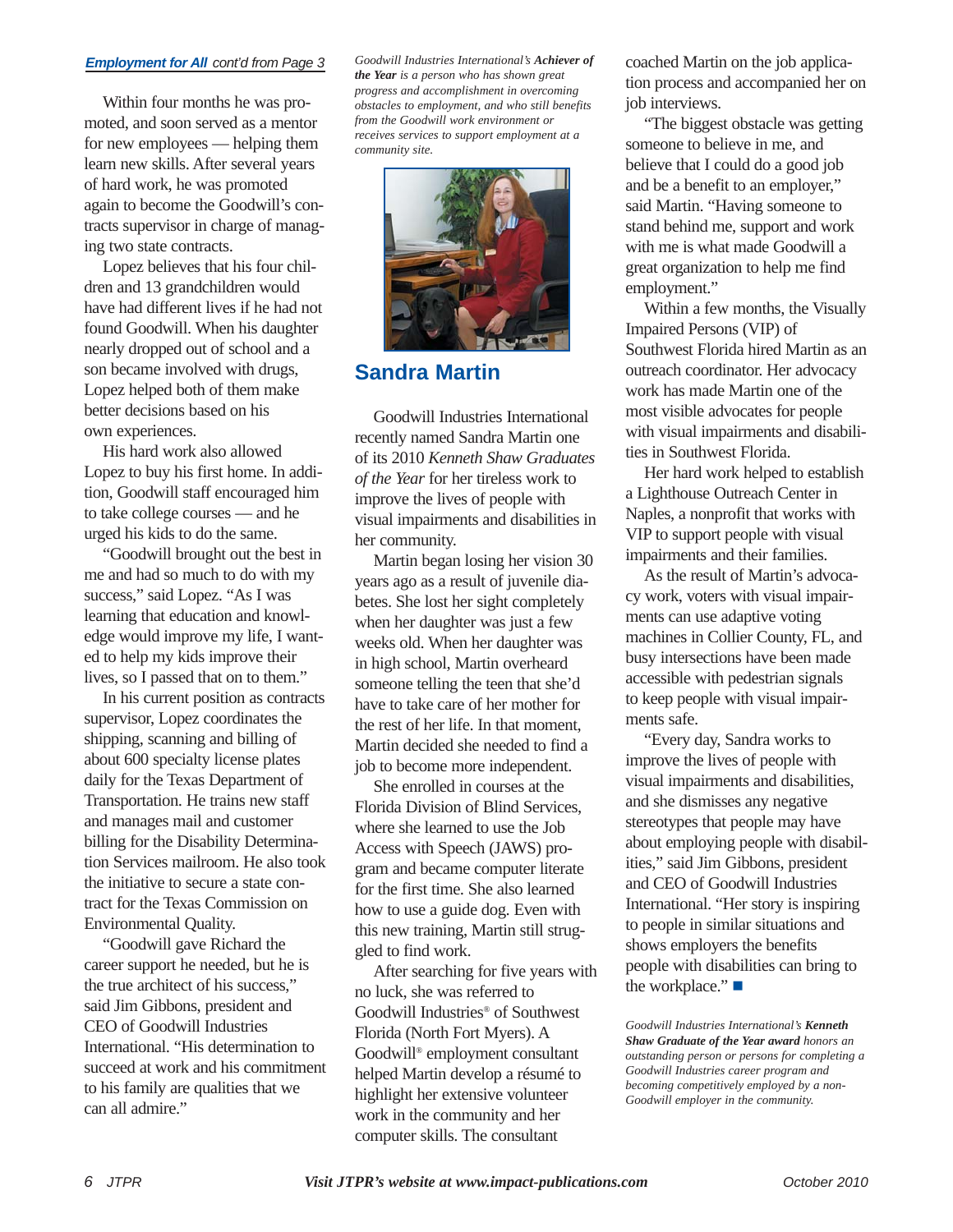### Survey Shares Insights on Impact of 'ADA'

ailed as the Bill of Rights for people with disabilities, the *Americans with Disabilities Act* (*ADA*) has fulfilled much of its promise since it went into effect 20 years ago, according to a survey of disability leaders. However, the findings also uncover new challenges.

"Overall, more than 90% of survey respondents believe that the quality of life for people with disabilities in communities across the U.S. has improved greatly since the passage of the *ADA*," said Lex Frieden, a professor of biomedical informatics and rehabilitation at

The University of Texas Health Science Center at Houston.

"But, respondents also pointed out that there are opportunities to be realized and challenges to be overcome," added Frieden, who authored the survey to gauge the impact of the *ADA* on the disability community. Eight hundred-seventy participants responded from 400 communities in all 50 states.

Nearly 60% of those surveyed agreed that access to retail and commercial establishments has greatly improved since the *ADA*.

However, Frieden noted that not all respondents expressed satisfaction with employment opportunities for people with disabilities.

Frieden also emphasized the need to provide housing and personal assistance services for the approximately 79 million Baby Boomers who will face the increasing risk of disability as they age.

The U.S. Census Bureau reports there are 54 million Americans living with a disability. (**Editor's note**: See also the cover article in the August 2010 issue of  $JTPR$ .)

*Source: The University of Texas Health Science Center at Houston.*

#### Assistance Technology

### **What's New in AT?**

**What is it?** Clarity Professional Amplified Cordless Telephone **What does it do?** This is an amplifier telephone designed for people who are hard of hearing. **How does it work?** This phone amplifies incoming sound up to 50 decibels. It is hearing aid compatible.

**Who makes it?** Clarity, a Division of Plantronics, Inc., 4289 Bonny Oaks Dr., Suite 106, Chattanooga, TN 37406, (800) 426-3738, www.clarityproducts.com.

**What is it?** Flip and Talk **What does it do?** This is a direct selection communicator designed for individuals with speech or communication disabilities.

**How does it work?** This communication aid straps to the user's waist. He/she simply flips through the four icon holders to select the desired message and then lightly squeezes the icon to play the prerecorded message.

**Who makes it?** Enabling Devices, 50 Broadway, Hawthorne, NY 10532, (800) 832-8697, www.enablingdevices.com.

**What is it?** Laidback Portable Table

**What does it do?** The Laidback Portable Table is a notebook/laptop computer support or bookholder designed for individuals with mobility or severe physical disabilities or spinal cord injury.

**How does it work?** This adjustable unit can be used in a recliner, on a sofa, or while lying in bed to hold most laptop computers or books in an optimal position.

**Who makes it?** The distributor is Elderluxe, LLC, 1130 West 37th St., Chicago, IL 60609, (888) 537- 5893, www.elderluxe.com. Manufacturer information was not available.

*Source: ABLEDATA (www.abledata.com), which adds over 1,000 assistive technology products to its database each year. ABLEDATA records are provided for informational purposes only. Products contained in ABLEDATA have not been examined, reviewed, or tested.* 

Job Training and Placement Report is published monthly. For subscription information contact: *Job Training and Placement Report*, 1439 Churchill Street, Unit 302, Crystal Plaza, P.O. Box 322, Waupaca, WI 54981. This publication is designed to provide accurate and authoritative information in regard to the subject matter covered. It is sold with the understanding that the publisher is not engaged in rendering legal, accounting, or other professional services. If legal advice or other expert assistance is required, the services of a competent professional should be sought. (From a Declaration of Principles jointly adopted by a committee of the American Bar Association and a Committee of Publishers.) *Job Training and Placement Report* does not necessarily endorse any products or services mentioned.